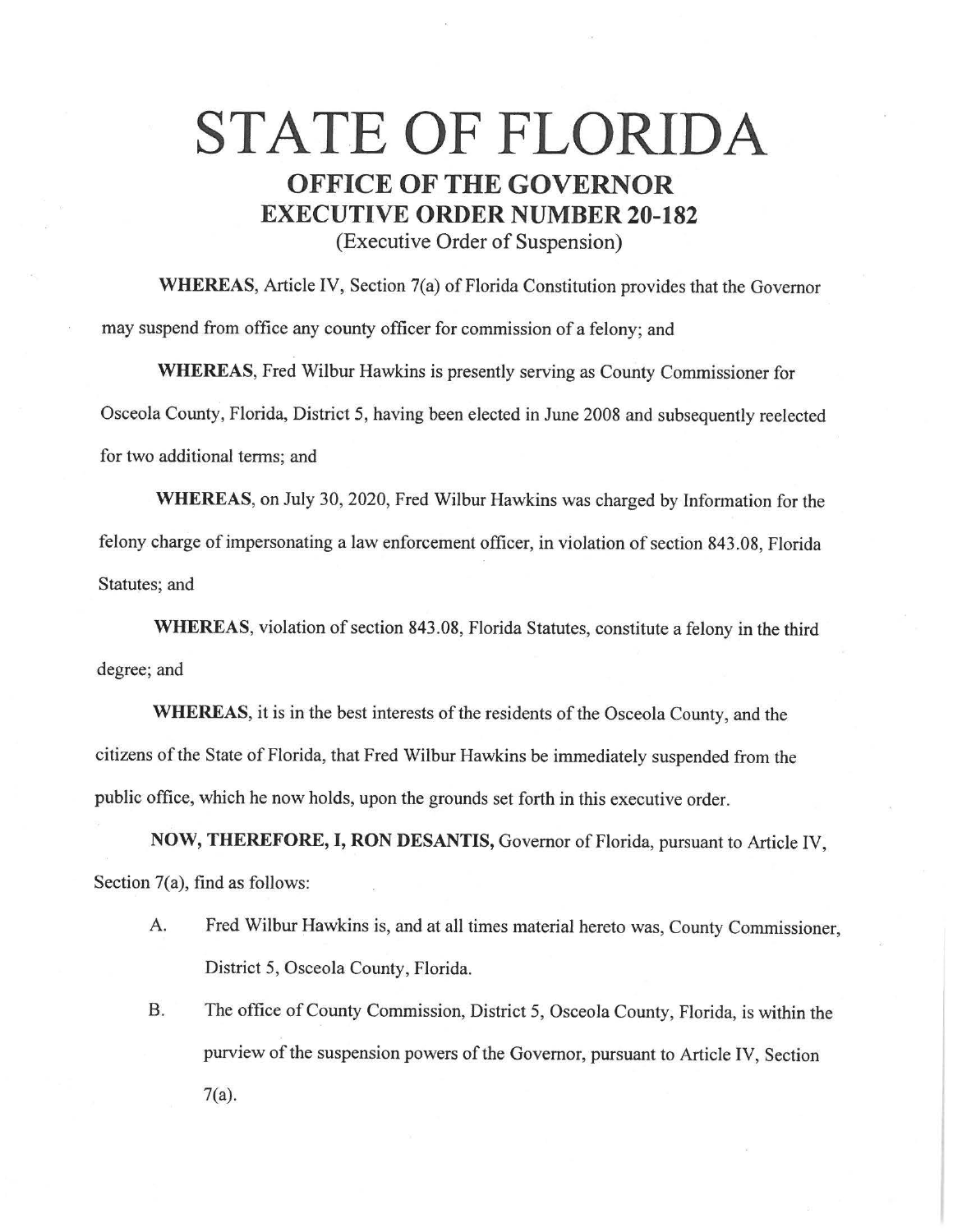C. The Information alleges that Fred Wilbur Hawkins has committed felony acts in violation of the Laws of Florida. This suspension is predicated upon the Information which are incorporated as if fully set forth in this Executive Order.

**BEING FULLY ADVISED** in the premises, and in accordance with the Constitution and the Laws of the State of Florida, this Executive Order is issued, effective immediately:

Section 1. Fred Wilbur Hawkins is suspended from the public office, which he now holds, to wit: County Commissioner, District 5, Osceola County, Florida.

Section 2. Fred Wilbur Hawkins is prohibited from performing any official act, duty, or function of public office; from receiving any pay or allowance; and from being entitled to any of the emoluments or privileges of public office during the period of this suspension, which period shall be from today, until further Executive Order is issued, or as otherwise provided by law.



IN TESTIMONY WHEREOF, I have hereunto set my hand and have caused the Great Seal of the State of Florida to be affixed at the Capital, Tallahassee, Florida, this 31st day of July, 2020.

ATTEST: ATTEST:<br>ATTEST:<br>PULLIUM PLL<br>SECRETARY OF STATE